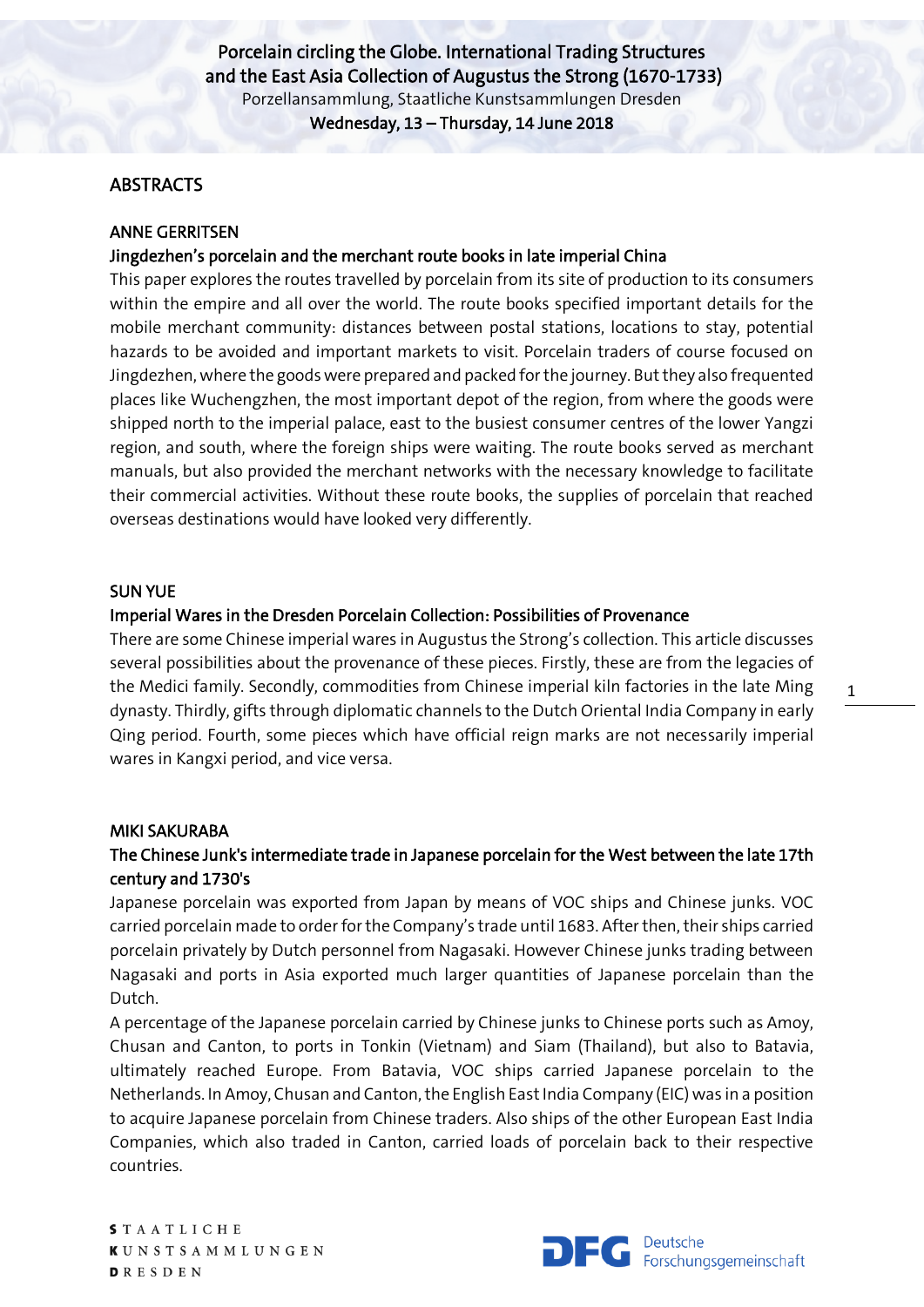This presentation introduces the records from the VOC and EIC archives between the late 17th century and 1730's and see what they tell us about the Chinese junk trade in Japanese porcelain and in particular pieces for the European market.

#### AMELIA MACIOSZEK

### Let's Carefully Balance It! Safavid Adaptations of Chinese Blue-and-white Porcelain

When foreign stimuli in form of handicraft reach a foreign land, they evoke a plethora of responses. Frequently, they gain popularity, which leads to making derivative forms. The new decorative motifs undergo a careful process of adaptation, which is ruled by the needs of customers and in consequence such factors as their language, religion, and culture. Parallel forms are quickly recognized and applied or dropped for their bad associations, whereas those that are different create a possibility for a loose interpretation. How porcelain was traded between China and Persia, which objects were preferred, as well as how they were adapted by the Persian artists are the questions, which shall be answered in the presentation.

### CHRISTIAAN JÖRG

# Some aspects of the Dutch porcelain trade in Asia in relation to the collection of Augustus the Strong

Since the early 17th century, the Dutch East India Company (VOC) traded in Chinese porcelain, but it was a trade with ups and downs. Political changes in China influenced the availability of porcelain in the mid-century, but Japanese porcelain made in Arita offered an alternative. In the early 1680s, porcelain production for export was resumed in China, but by then the economic situation had changed. Competition was fierce, for producers as well as for buyers. At the same time demand in the Netherlands rose sharply, partly due to new fashions in interior design, partly due to the popularity of drinking tea and coffee. Facing losses, the VOC ceased buying porcelain altogether in the mid 1690s and private dealers took over imports in the Netherlands. Therefore, the acquisitions of Augustus the Strong were largely dependant on this private Dutch trade in porcelain. Only in 1728 the VOC started to participate in the tea trade in Canton, including middle-class porcelain as part of the return cargoes for the Netherlands.

#### JAN VAN CAMPEN

#### Chinese Porcelain and the Netherlands

The seventeenth and early eighteenth century witnessed an interesting competition between European monarchs and their spouses: who had the most impressive porcelain cabinet. We all know that Augustus the Strong was the proud champion.

I should like to explore how this royal porcelain enthusiasm started and I think we need to (once more) focus on the Netherlands in the  $17<sup>th</sup>$  Century to find out. My line of thinking is that Amalia van Solms had to come up with a plan to differentiate from Dutch citizens in a clearly

**S** T A A T L I C H E **KUNSTSAMMLUNGEN D**RESDEN



2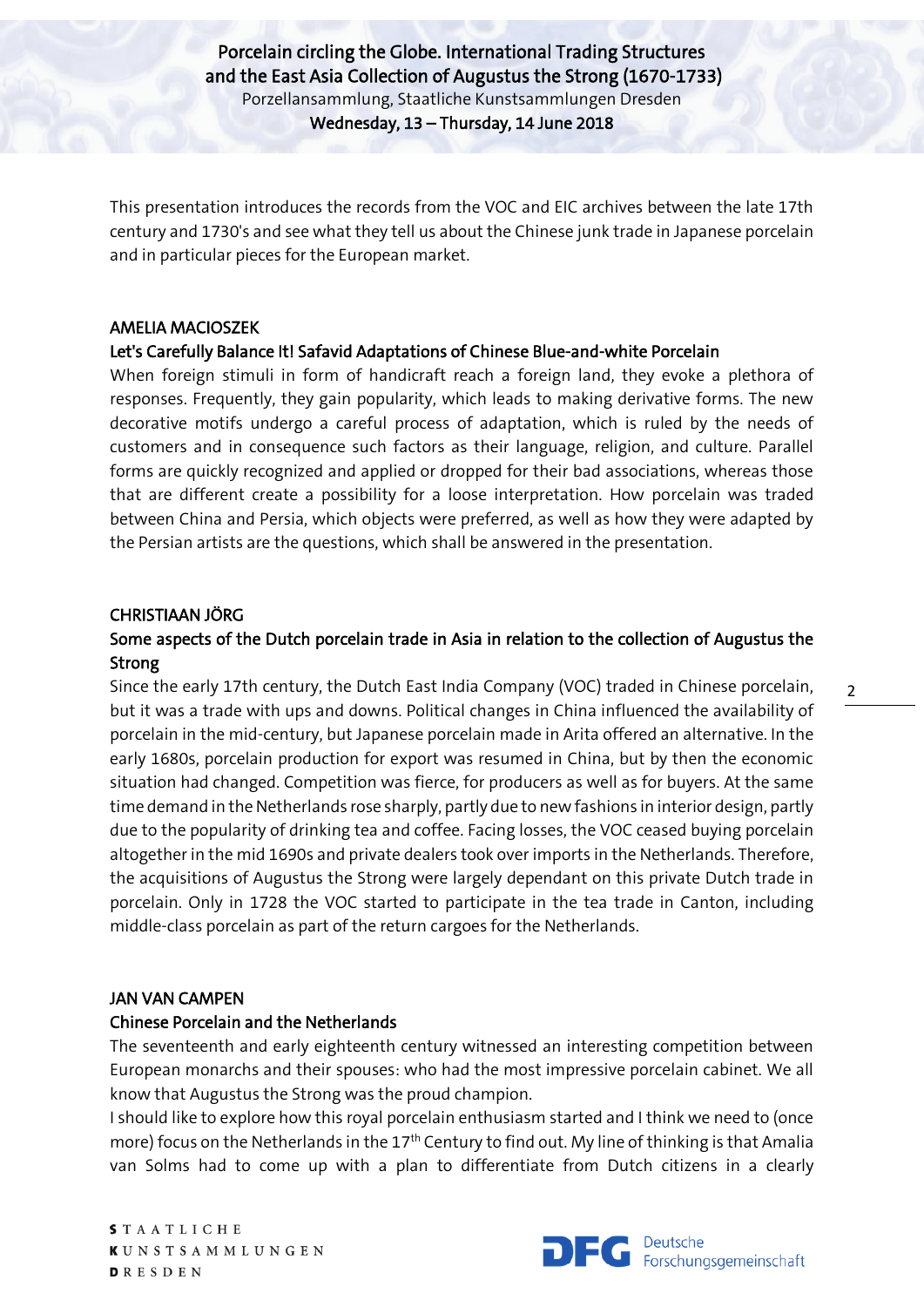recognizable way. Because 'all' citizens had large numbers of good quality porcelain, Amalia invented the princely cabinet of porcelain, an example that was followed and outdone by others. Questions are: why did so many affluent Dutch citizens have Chinese porcelain (e.g. compared to the situation in  $16<sup>th</sup>$  C. Portugal and Spain) and how did Amalia's cabinets relate to newly found descriptions of earlier porcelain rooms in Portugal, Spain and the Southern Netherlands.

### MAX TILLMANN

# "His Electoral Highness wishes to have a porcelain service mounted with gold" – The role of the agents and dealers supporting the East Asian porcelain collection of Elector Max Emanuel of Bavaria (1662-1726

Competing through the extravagant splendour of their courts, there are significant parallels to be drawn in view of the collecting strategies of Augustus the Strong and Max Emanuel of Bavaria, two electors with mutual royal pretentions. Both were baroque rulers who combined their passion for collecting East Asian porcelain with an interest in employing the expertise of connoisseurs. Examining the decisive role of Max Emanuel's advisors, dealers and trade networks the specific profile of his porcelain collection comes to the fore.

## STÉPHANE CASTELLUCCIO

## From Cathay to Versailles: Oriental porcelain in the Louis XIV's collection

As his contemporaries, Louis XIV owned fashionably oriental porcelain. He made it buy with traders belonging to both corporations which were divided the trade of ceramic in Paris: « faïenciers » and « marchands merciers ». The identification of their suppliers and the composition of their stocks, as well as the practised prices will allow to understand the importance of the economic constraints and their influence on the fashion and the purchases. Indeed, the variety of porcelain available on the French market remained limited during the second half of the XVIIth century, whereas the planned uses, either utilitarian on the table of the sovereign or ornamental in its apartments, also implied the choices of certain types of porcelain. The royal set, exceptional by its scale and by its quality, knew how to meet the expectations of the sovereign and its service.

## MENNO FITSKI

## Collecting Kakiemon porcelain in Holland and beyond

Since its inception around 1670, high-quality Japanese porcelain in the Kakiemon style became a fashionable item in European elite collections, and members of the Dutch House of Orange built collections for the porcelain rooms in their various residences. This lecture explores the trade that supplied these clients, tracking the way that these exclusive pieces porcelain may have travelled, from being ordered in Japan, via the Dutch East India Company, to dealers in Europe who catered to high-end clients.

**S** T A A T L I C H E **KUNSTSAMMLUNGEN**  $DRESDEN$ 

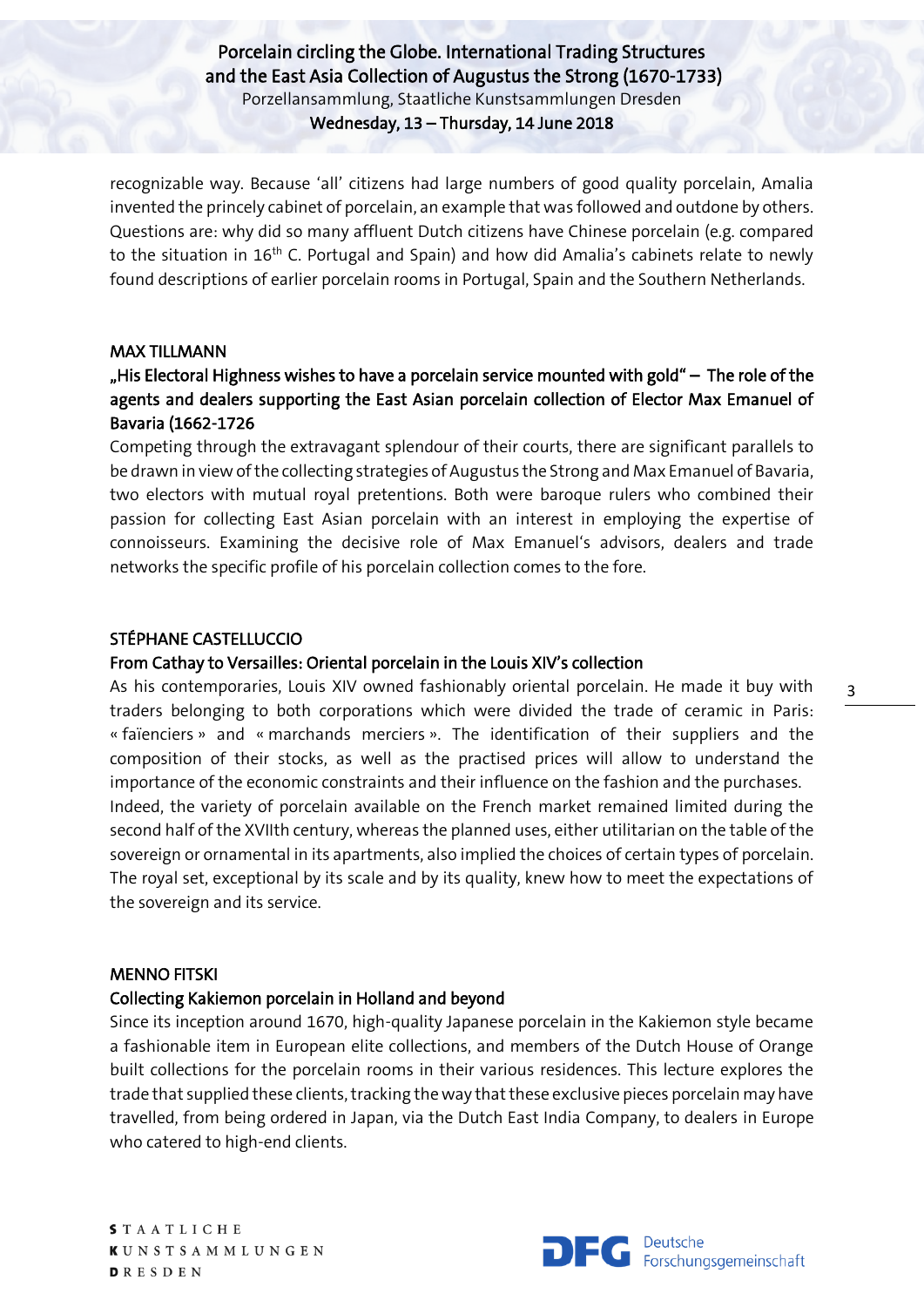## CORA WÜRMELL

# The Dresden Porcelain Project: The 18th century collection reassessed

Since 2014, the Porzellansammlung Dresden has undergone one of its most ambitious projects to date: the scientific cataloguing of c. 8000 East Asian extant porcelain objects from the former Royal Collection of Augustus the Strong. Over 30 researchers from Europe, Japan, China and the USA are part of this international project, which aims to thoroughly examine, research and publish this important collection of Chinese and Japanese porcelain of the 17th and 18th centuries in relation to the original and unpublished 18th century inventories. This talk will present some of the results, new insights and discoveries as well as questions and problems raised during the research.

# KAROLIN RANDHAHN

# Writing the Japanese Palace inventories 1721 – 1727 and 1779

The greatest historical sources for examining the collection of Augustus the Strong are the two Japanese Palace Inventories of 1721– 1727 and 1779. Both documents present listings of his possessions. The process of writing the inventories consisted not only of categorizing porcelain to sort them into fixed chapters and subchapters, but of recording each piece and creating a framework of phrases for their characteristics.

During the 1720s, the inventory was a living document, constantly updated and witness to many plights at court. It lists around 27.000 pieces of porcelain on 884 bound pages, with an estimated 100 pages lost. The later account of 1779 can be used to shed some light onto these missing parts. Still, in many cases, the process of allocating porcelain to inventory entries amounts to detective work.

Assessing Augustus' porcelain through the inventories reveals new insights into the systematic recording practices at the Saxony court and permits to draw conclusions about the objects' reception and their place within the collection.

## RUTH SONJA SIMONIS

# The King's personal shopper: Count Lagnasco's porcelain acquisitions in the Netherlands for Augustus the Strong, 1716/1717

In 1716, Peter Robert Taparelli Count of Lagnasco (1659 – 1735), an Italian officer, was sent to Amsterdam and The Hague by Augustus the Strong to purchase Asiatica for the equipment of the King's palace. His letters, up to now unpublished, are a thorough account of the trading situation in Amsterdam, and describe in detail the availability of Asian goods in the Netherlands, the competition among buyers, as well as the objects that were bought for the King.

The messages exchanged between Lagnasco, his Dutch contacts and Augustus the Strong give us the opportunity to analyze the trade of Asiatica in great detail. They offer new insights into the porcelain trade, including information on the overall acquisition process. Through an analysis of the King's letters and his orders regarding the purchase of porcelain, it is possible to estimate

**S** T A A T L I C H E **KUNSTSAMMLUNGEN D**RESDEN

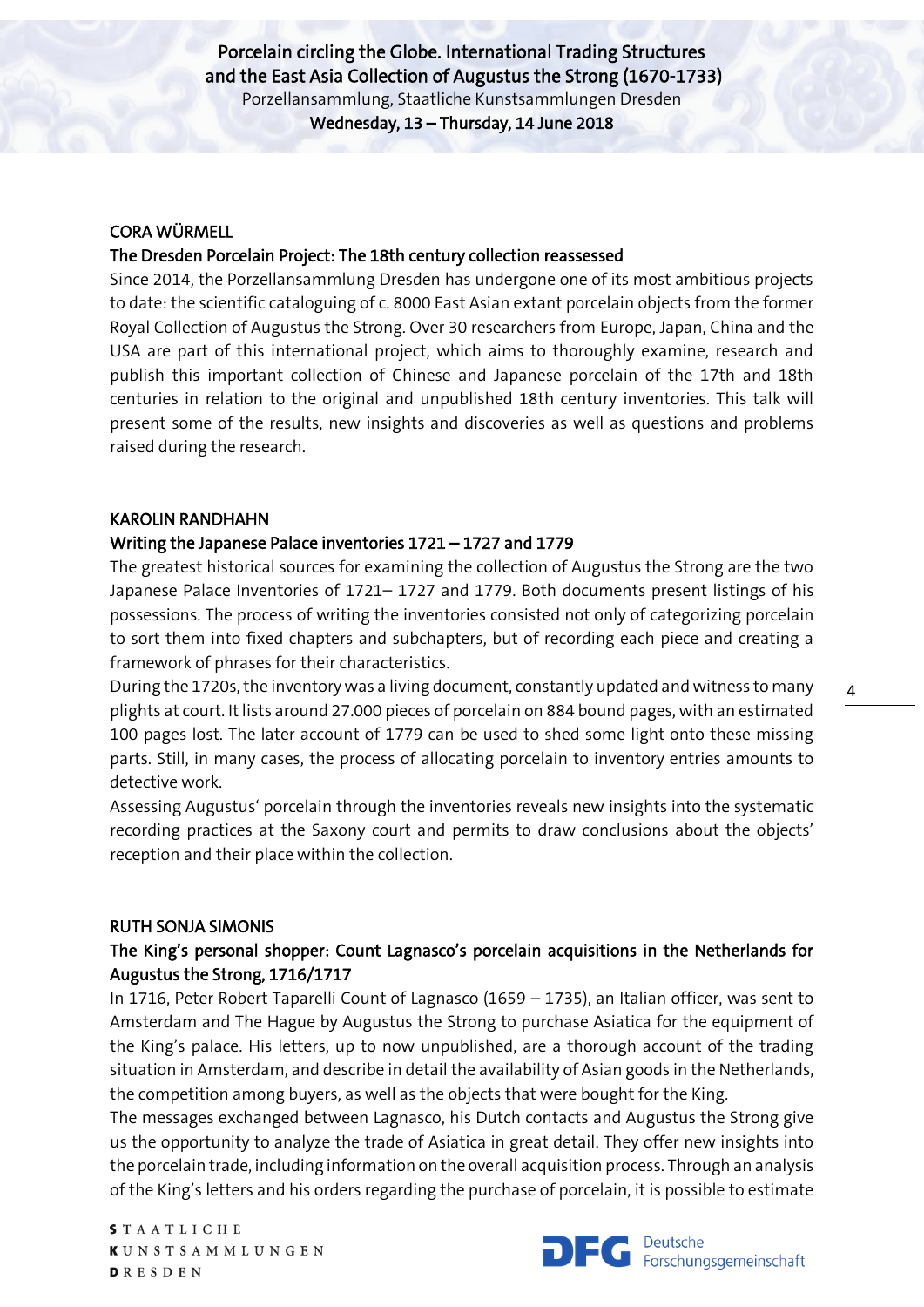his direct influence on the systematic acquisition of particular porcelain objects. Furthermore, the records give information about the variety of porcelain available on the Dutch market, prices, and trade networks. The paper examines the importance of individual merchants and their role in supplying European collectors with East Asian goods.

#### ANITA WANG/CORDULA BISCHOFF

#### August the Strong and his collection of Chinese prints and drawings

The Dresden Kupferstich-Kabinett's collection contains almost 1200 Chinese prints and paintings, acquired by August the Strong. Many of them are exceptional in terms of their quality and historical significance. Pieces in the collection range from examples of elite art to popular pieces of which, due to the use in day-to-day life and their general lower status, very few examples have survived in China. In two closely related talks the genesis and history of acquisition of some pieces are presented.

#### From China to Europe

This presentation provides details of the production centres in China for these artworks, and presents the influence of European artistic techniques on these Chinese works. It analyses the ways in which this collection can add to our understanding of both European and Chinese cultures, including the complexities of the inter-related elements of the two regions' histories and provides rich evidence of the artistic and cultural exchange between China and Europe during the 17th to 18th centuries.

#### From Europe to Dresden

This paper traces the various ways of August's acquisitions of East Asian graphic works which range from auctions in the Netherlands, the Leipzig fair and specialised dealers to diplomatic gifts from other potentates. It also outlines value and use of Chinese works at Saxon court.

## TOMOKO FUJIWARA Early exported Arita wares in the collection of Augustus the Strong

Augustus the Strong, who was born in 1670, enthusiastically collected Asian porcelain from 1717 until his death in 1733. The extensive collection that resulted included Arita porcelain produced from 1650 to the 1660s. These characteristic works were produced only half a century after Arita porcelain was first fired and shortly after the advent of the first Japanese overglaze enamel ware. At the time, local craftsmen were trying to determine what sorts of products they should produce while overseas merchants in Nagasaki were grappling with the question of what to order and export to their own markets. Objects in the collection Augustus the Strong dating from the time of these earliest exports illustrate Dutch merchants' efforts to develop a new market. They represent only a small cross-section of the Arita ware exported at the time, but as such they were premium products that were distributed domestically in Japan and must have been seen as novelties by European merchants.

**S** T A A T L I C H E **KUNSTSAMMLUNGEN**  $DRESDEN$